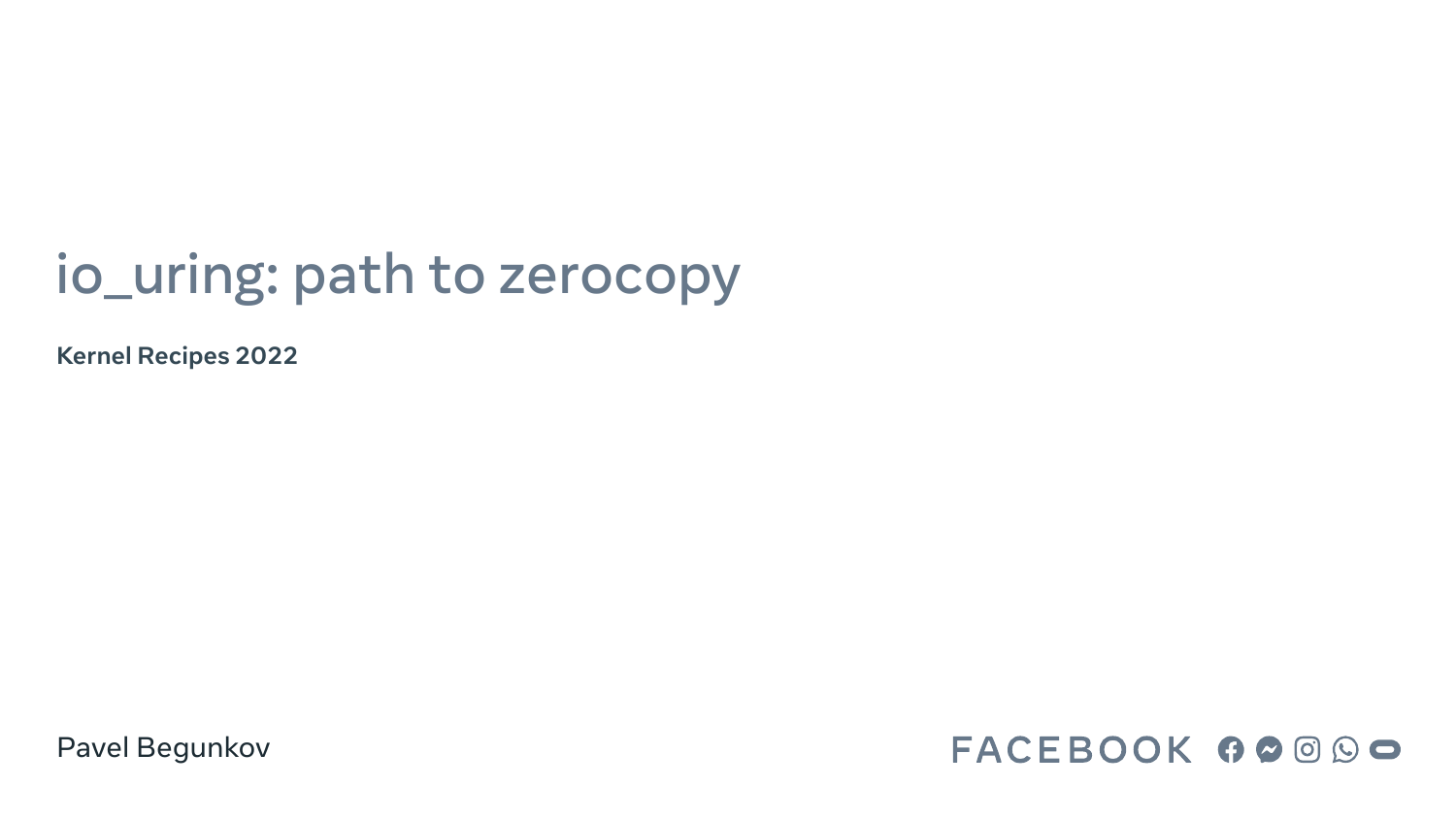# Zerocopy

2

### **What it's the goal?**

- a good way to zerocopy with io\_uring
- and have a more consistent API when possible
- improving zerocopy performance
- peer-to-peer DMA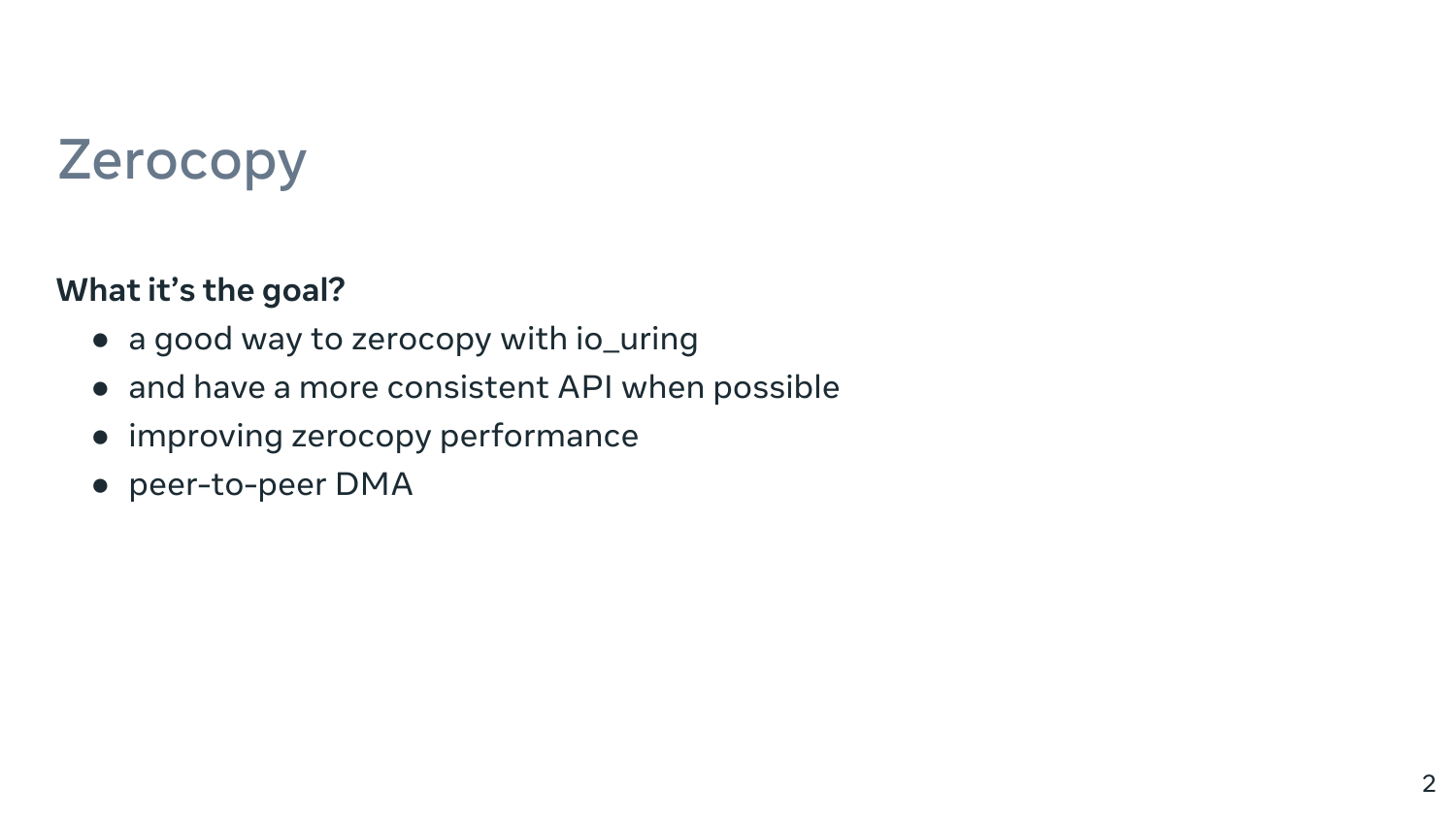

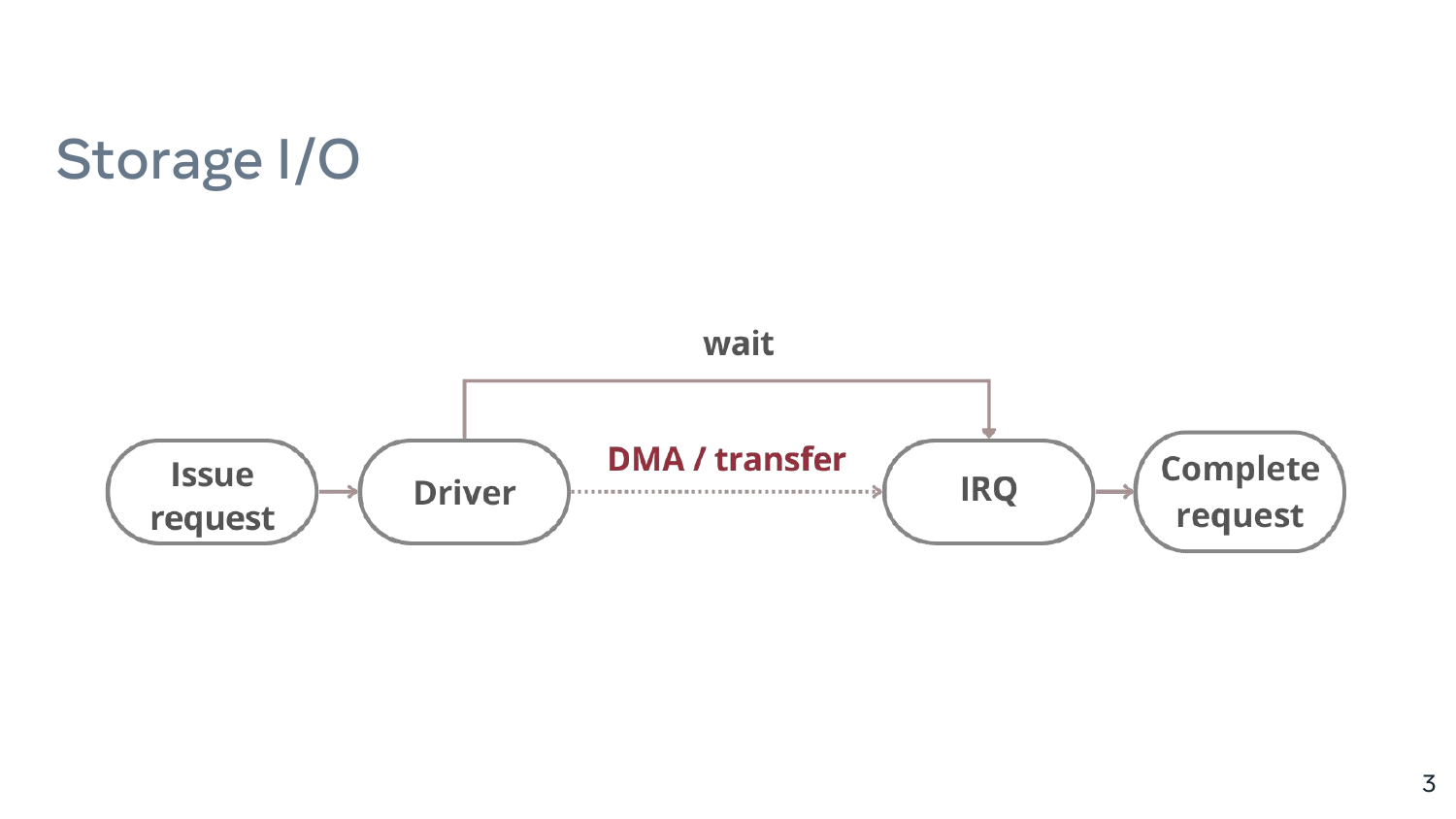## Network send

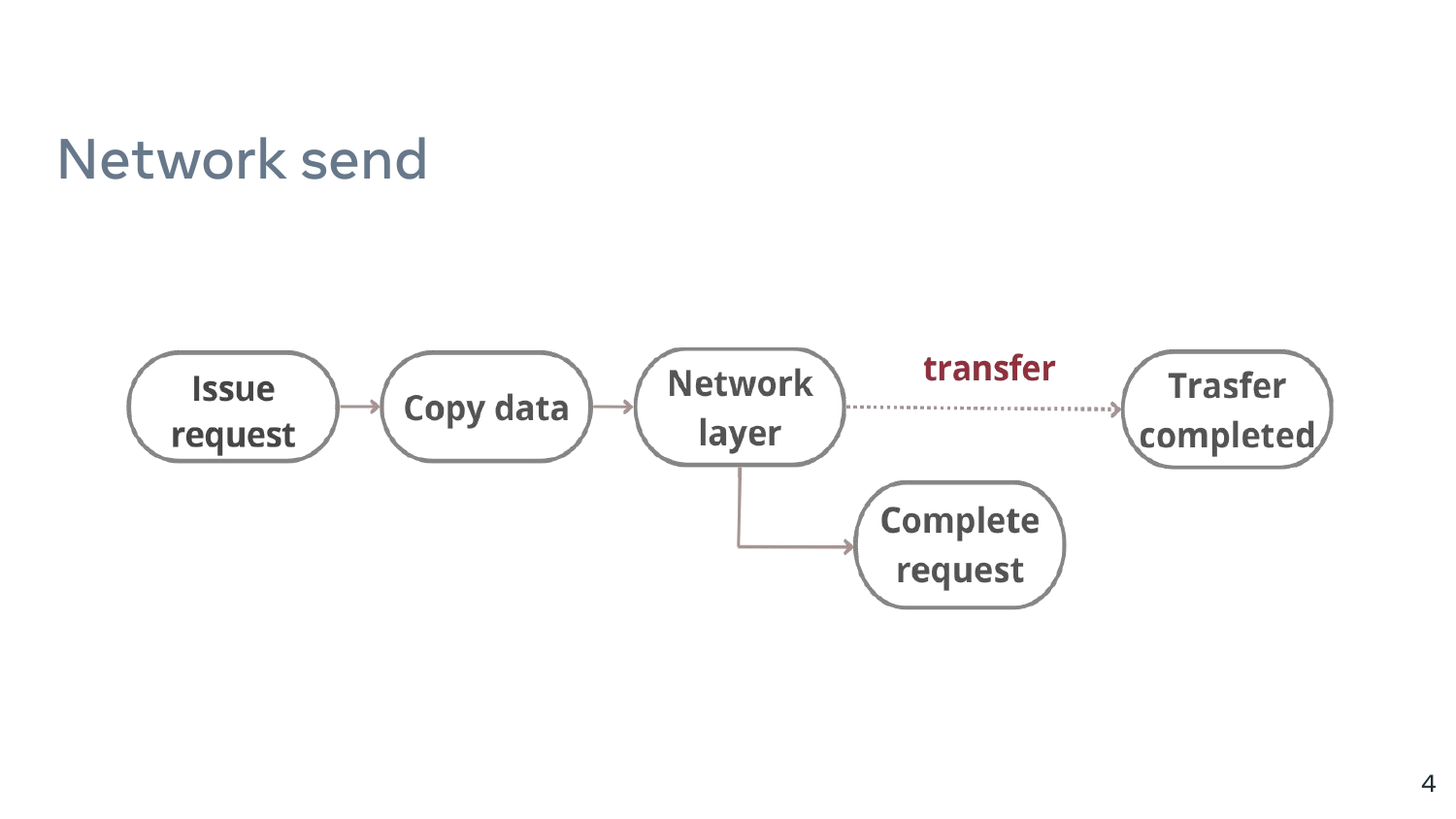## Network send: MSG\_ZEROCOPY

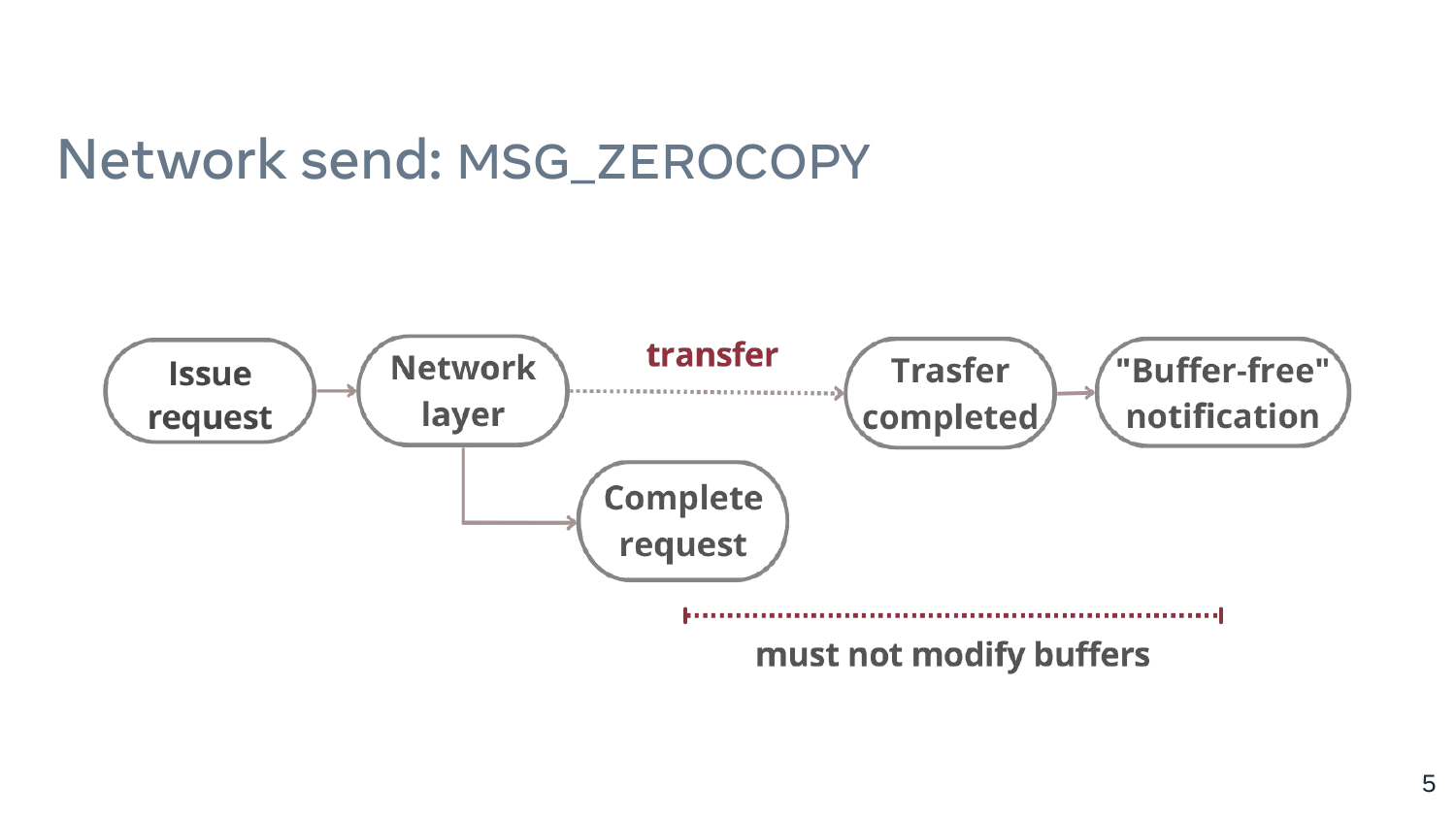# Storage-like

### **Pros:**

- simple and easy to use
- 1 CQE per request, more efficient (?)

### **Cons:**

- can't append w/o waiting for an ACK
- forces TCP to alloc a new skbuff for each request
- >1 CQEs
- More cumbersome

- but works with TCP
- more flexible
- can simulate the storage style w/ flags

## Two-step

### **Cons:**

### **Pros:**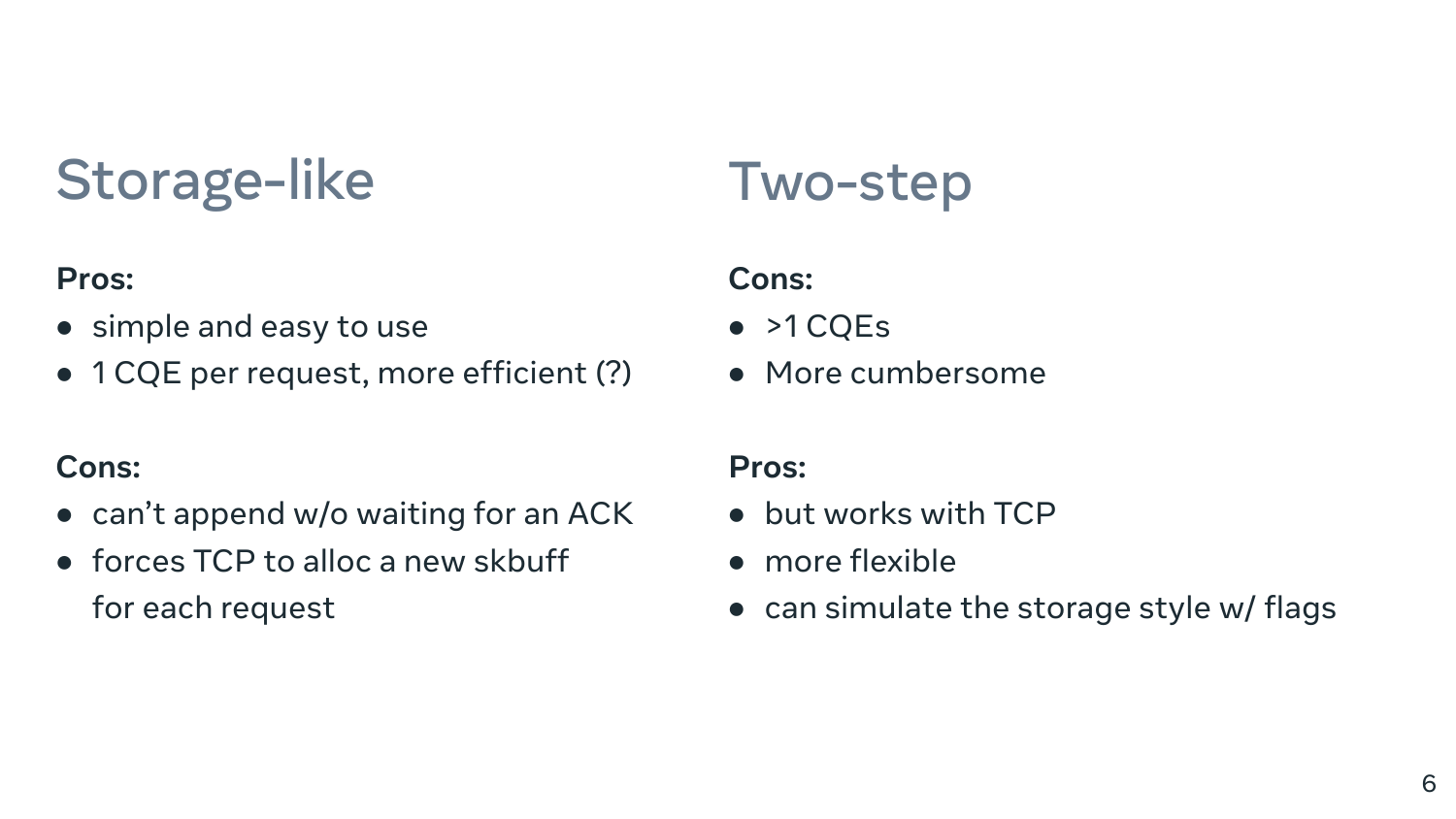# v1: "Storage" style send

```
struct msghdr {
 struct ubuf_info *ubuf;
};
struct io_kiocb { // io_uring request
  struct ubuf_info ubuf;
  struct io_ring_ctx *ctx;
                                                                           struct msghdr
};
                                                                         struct ubuf_info *
void io_sendzc(req) {
   struct msghdr = \{ .ubuf = \&req->ubuf; \};
                                                                          io_uring request
 req->ubuf
.callback = io_zc_callback;
 sendmsg
(req->file, &msghdr);
                                                                          struct ubuf_info
   ubuf put(&req->ubuf); // might trigger ubuf->callback()
}
// ubuf.refs dropped to zero
void io zc callback (struct ubuf info *ubuf) {
   struct io_kiocb *req = container_of(ubuf);
 io uring post completion (req) ;
};
```
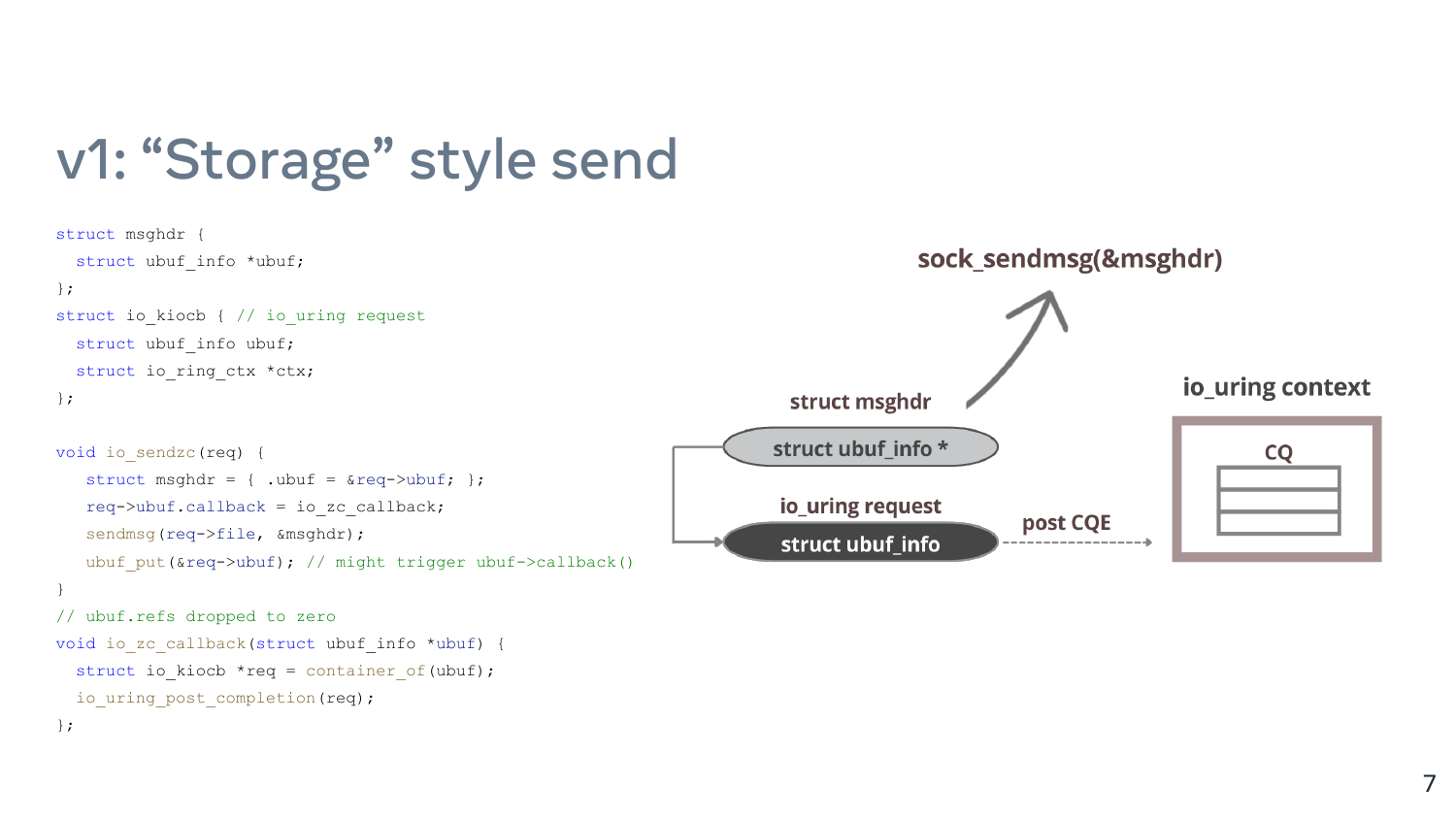## v2: notification registration

struct notification\_slot\_desc { // uapi

```
 __u64 user_data;
};
struct notification slot {
    struct ubuf_info *cur_ubuf;
   u64 user data; // passed back in cqe::user data
};
struct io_ring_ctx {
struct notification slot slots[];
};
void io uring register notifications (
            __user u64 *user_tags, int nr) {
   ctx->slots = alloc();for each slot(i, slot) {
slot->tag = user tags[i];
      slot->cur ubuf = alloc();
       // put on flush
slot->cur ubuf.refs = 1;
slot->cur ubuf.callback = io zc callback;
 }
```
}

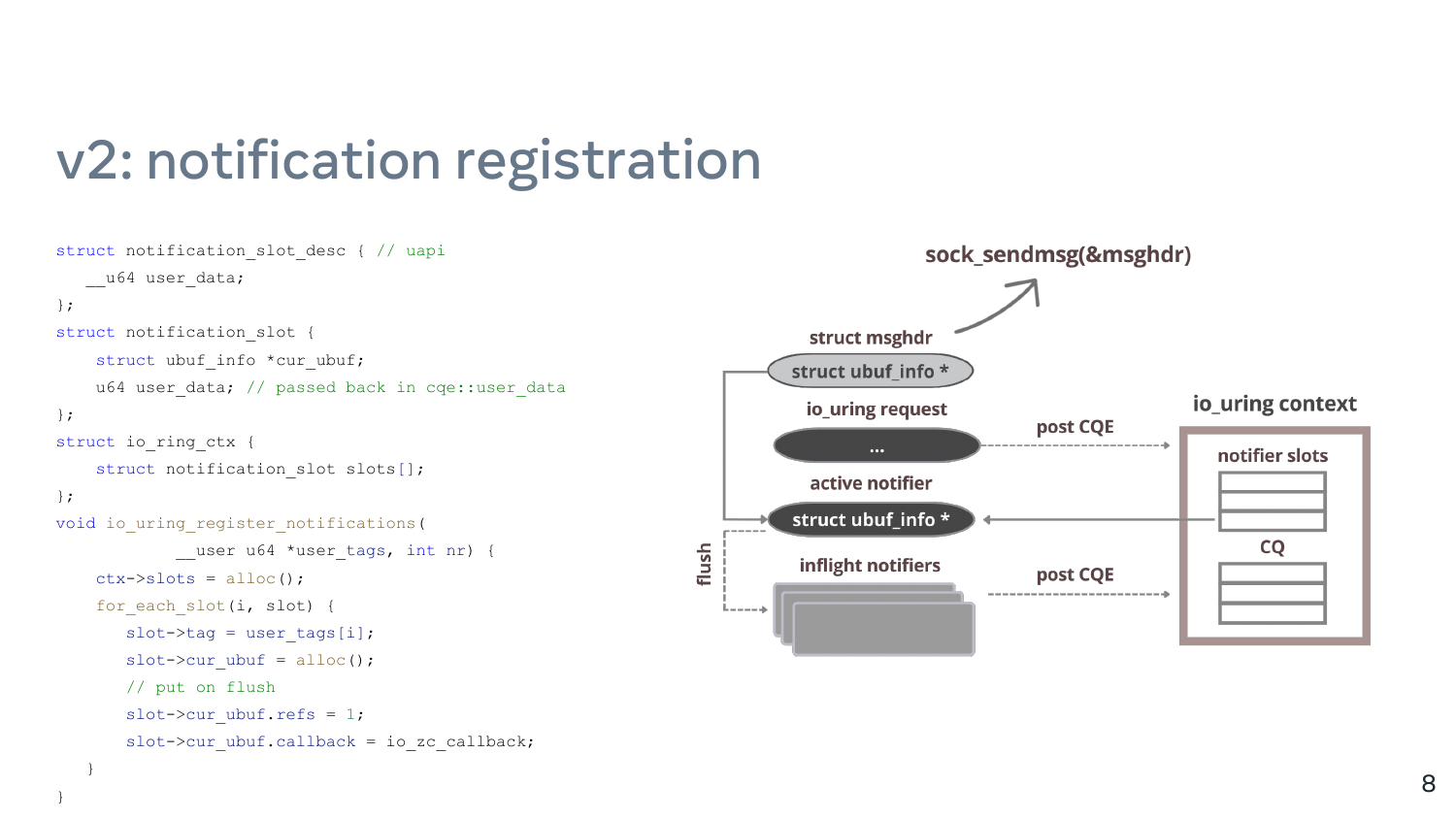# v2: notification binding

```
struct io_kiocb { // io_uring request
   struct io ring ctx *ctx;
  int slot idx; // ctx->slots
};
void io_uring_request_sendzc(req) {
msghdr.ubuf = ctx->slots[req->slot idx].cur ubuf;
zcopy get (msghdr.ubuf);
    sendmsg(&msghdr);
    complete_req(req); }
```

```
void io_uring_request_flush_notification(req) {
slot = &ctx->slots[req->flush idx];
zcopy put(slot->cur_ubuf);
   slot->cur ubuf = alloc new ubuf();
}
// called when ubuf.refs are dropped to zero
void io zc callback (struct ubuf info *ubuf) {
  io uring post cqe(ubuf);
};
```
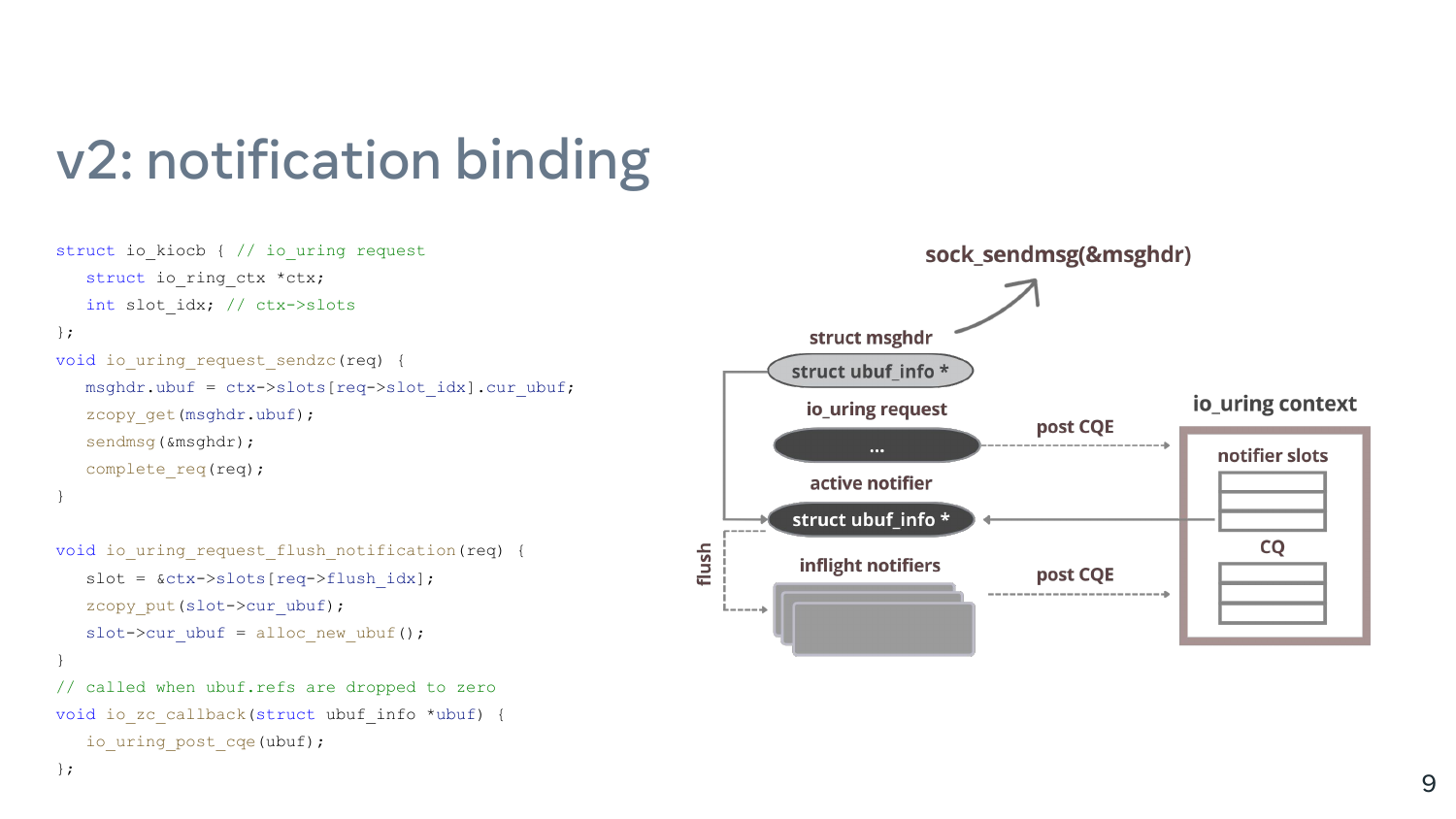## Performance

- Notifications are in the CQ, no extra syscall
- Optionally, can use registered buffers
	- No page table traversals
	- No hot path mm accounting
	- No page refcounting

io\_uring binds lifetime of the pages to ubuf\_info

- Cached ubuf\_info allocation
- Amortised ubuf\_info refcounting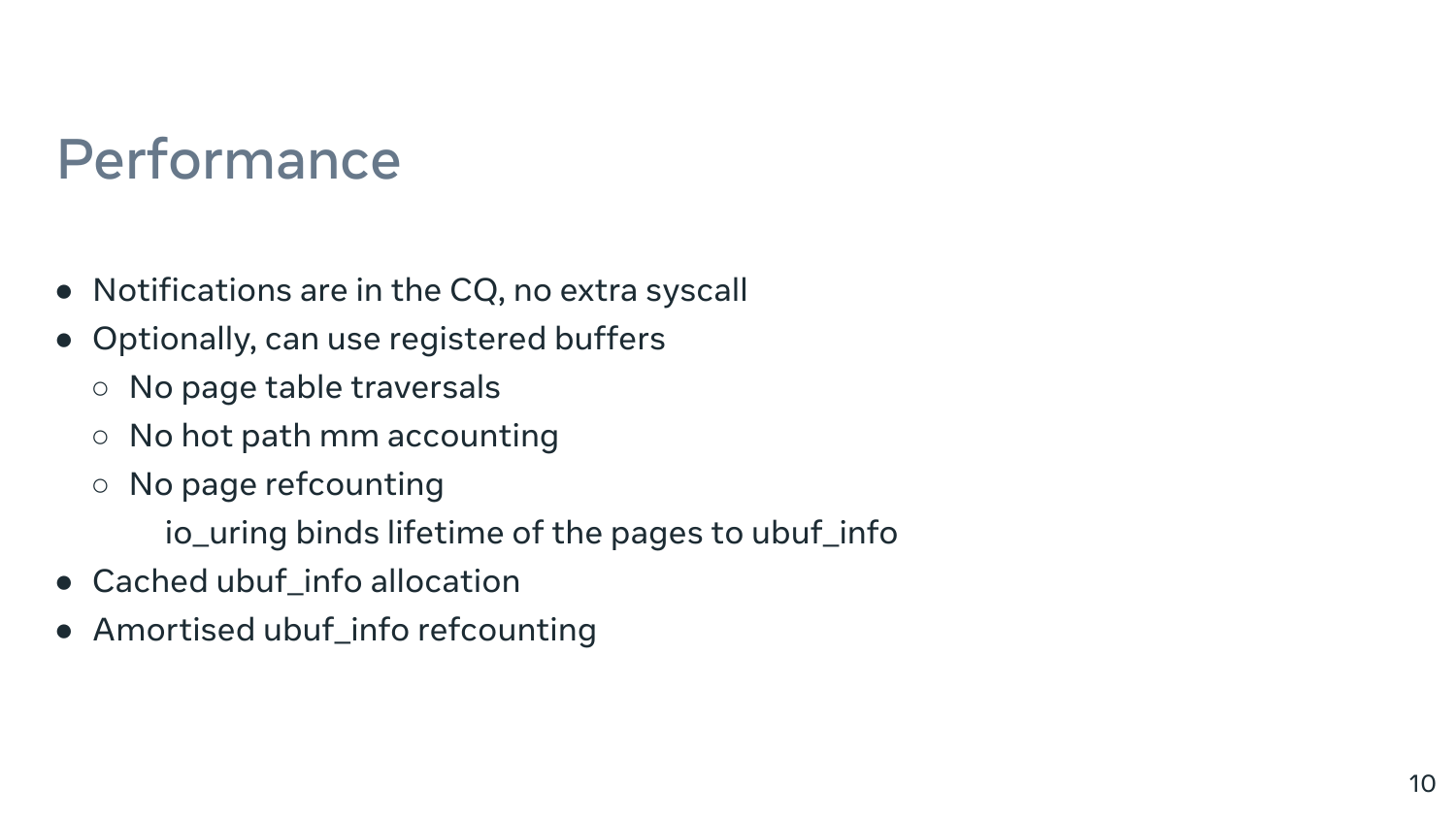## **NIC**

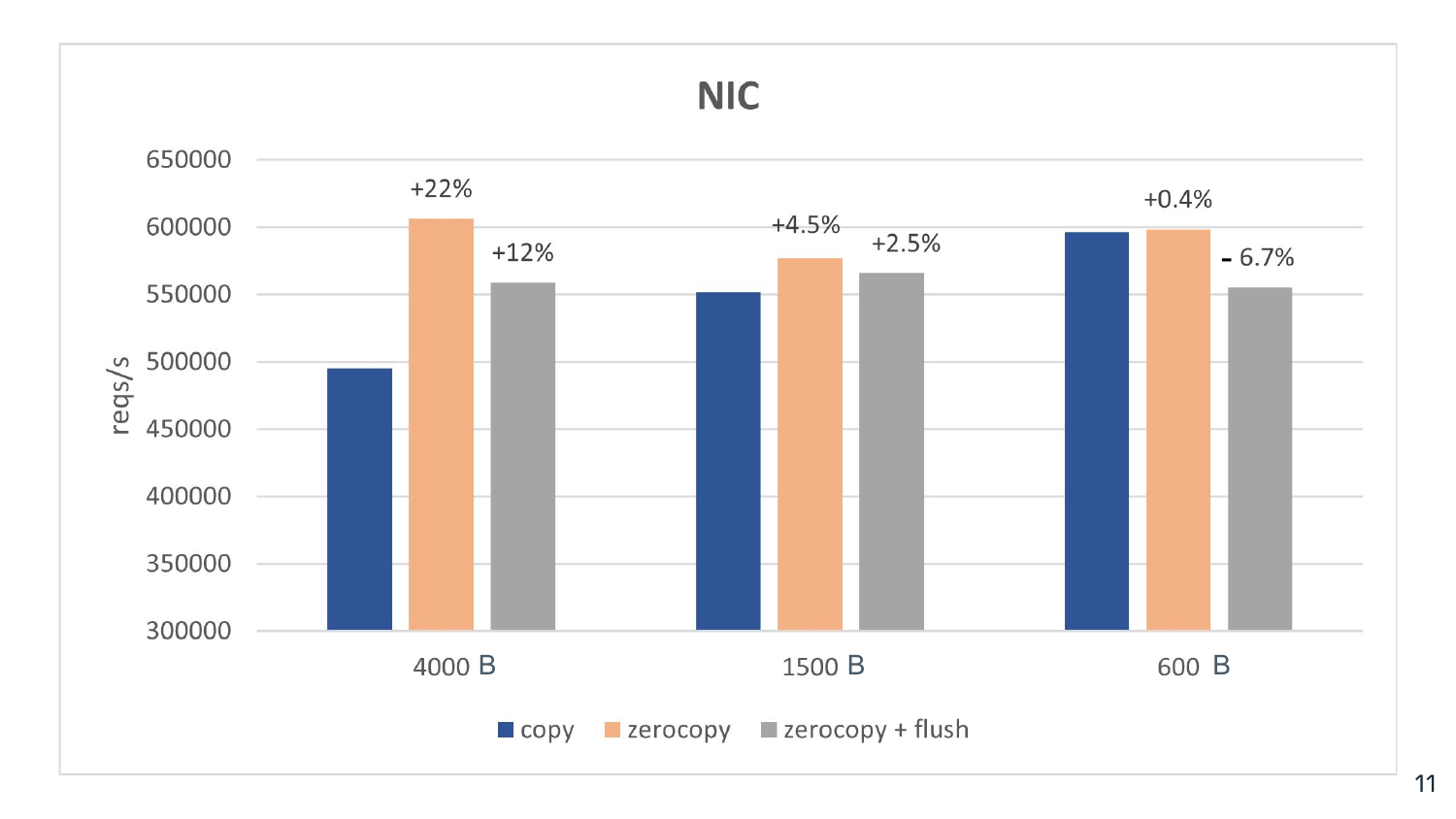## dummy device

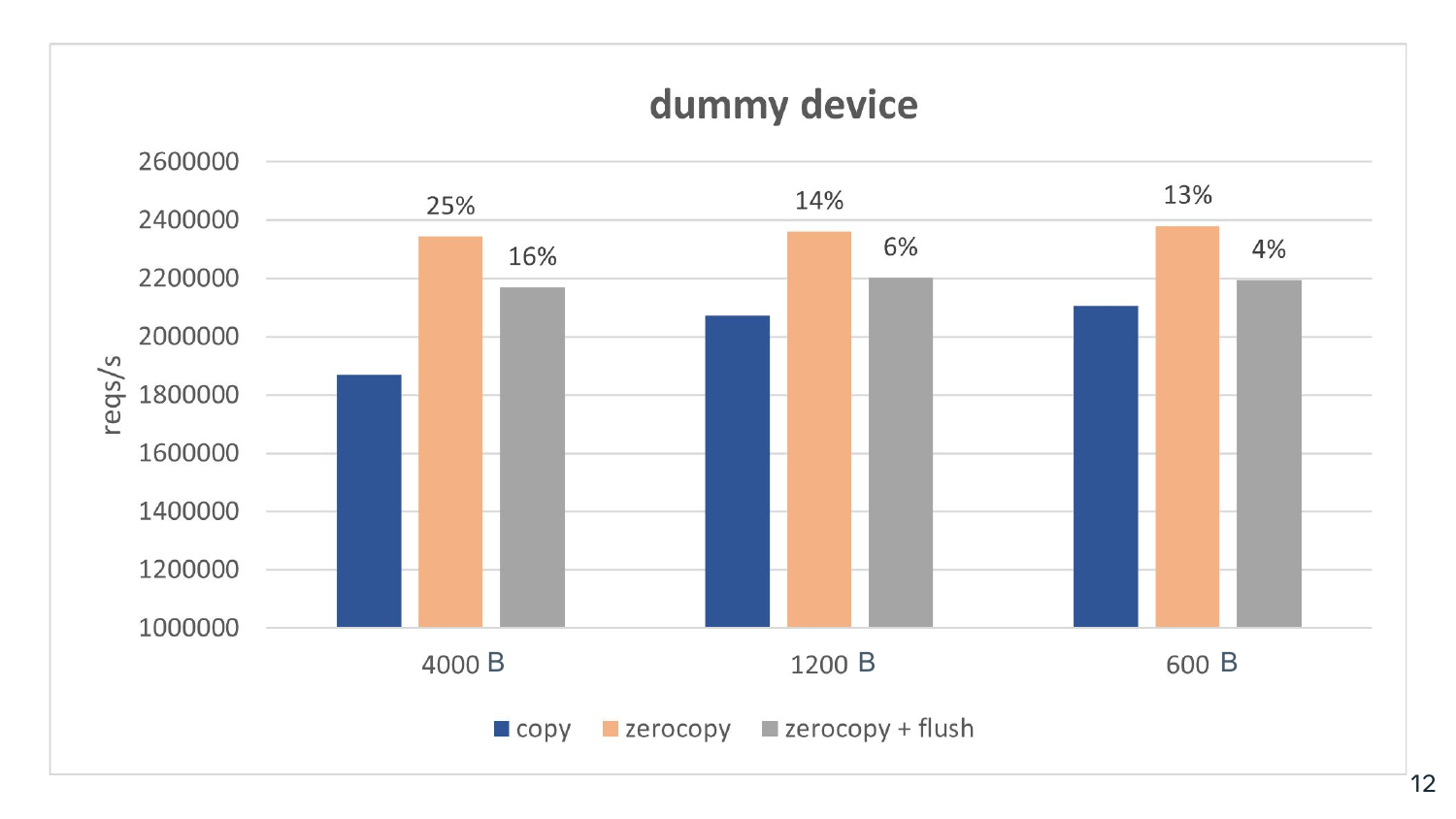# WIP: DMA, peer-to-peer and dmabuf

Work in progress, points for discussion

```
// normal buffer registration
struct iovec vecs[] = {...};
struct io uring rsrc update2 upd = {
   data = iovecs,
};
io update buffers(&upd);
```
Common pain:

### **p2pdma** need to be backed by struct pages

```
// userspace dma registration
struct {
    int dma_buf_fd;
    struct iovec vec;
   int target fd; // e.g. -1, socket or bdev
    int flags;
} \text{bufs}{} = \{ ... \};
struct io uring rsrc update2 upd = {
   data = buffers;};
```

```
io update buffers(&upd);
```
- uniform API for block, network, etc.
- 
- **p2pdma** as a backend (need net support) ● **dmabuf** frontend
- ->target\_fd is used to resolve "struct device"
- might need a notion of device groups
- optional caching of DMA mappings